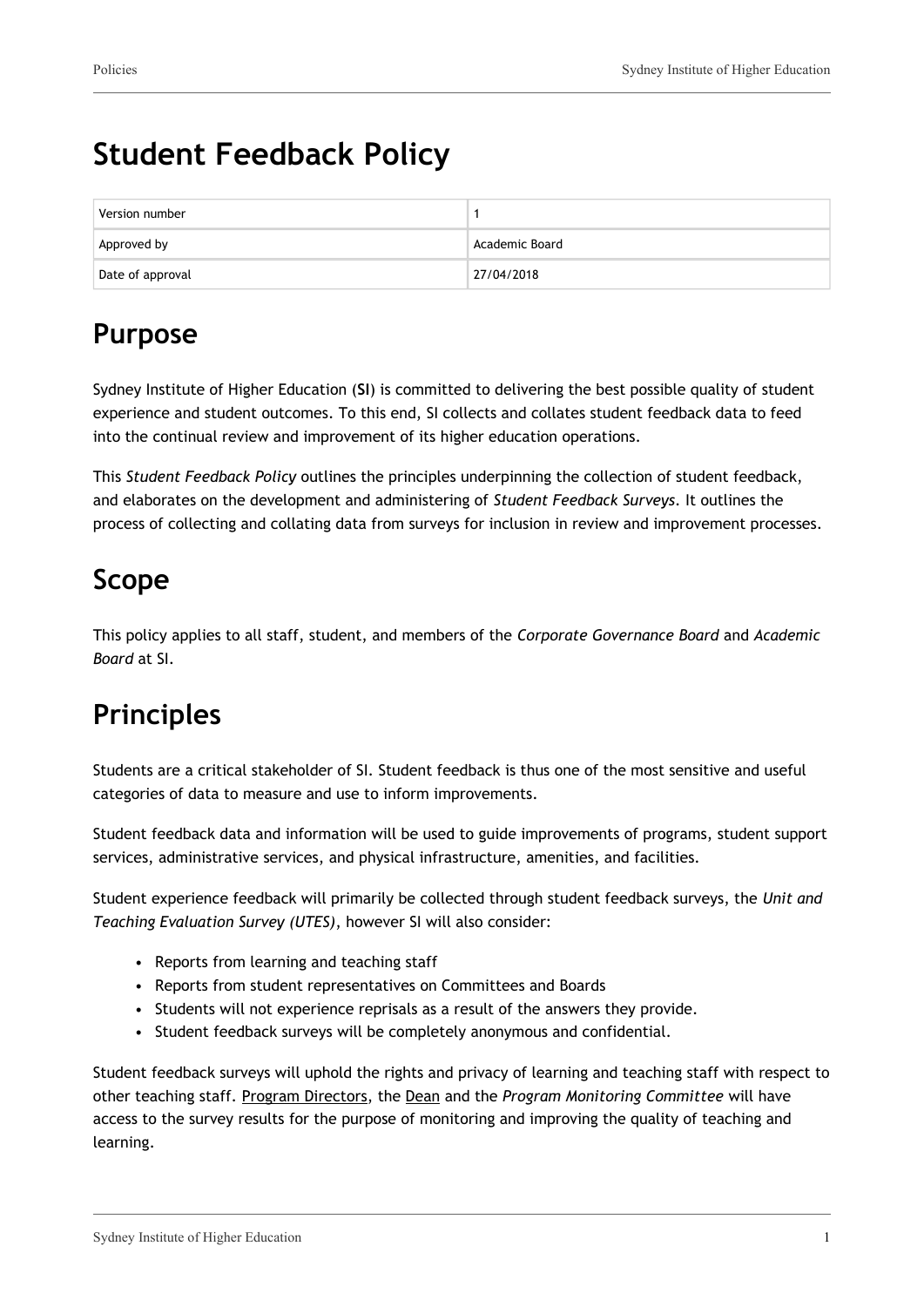### **Procedures**

#### *Survey Development*

Each program and unit at SI will have a student feedback survey. Units will be surveyed using the *Unit and Teaching Evaluation Survey (UTES)* at its conclusion. Programs will be surveyed with a custom instrument similar to the *Program Experience Questionnaire*.

The *Program Monitoring Committee,* in accordance with the *Compliance Calendar*, will develop and regularly refine student feedback surveys at the end of each semester in collaboration with Program Directors and the *Learning and Teaching Committee*.

Student feedback surveys are designed to capture the student experience of the following aspects of studying at SI:

- Programs
- Unit materials, content and curriculum
- Learning and teaching materials and practice
- Learning resources
- Academic and non-academic student support services
- Administrative processes
- Student facilities and amenities.

The *Academic Board* will approve the final survey or surveys.

#### *Conducting Student Feedback Surveys*

*Student Feedback Surveys* will be administered at the end of each semester, and for each unit.

Additionally, a *Student Feedback Survey* will be issued at the end of a full program of study.

Students will be asked to fill in the survey online, with the link available on the student portal.

#### *Feedback Collection*

The Program Director for each unit will collect and collate *Student Feedback Survey* data.

Surveys will be returned to teaching staff only after the finalisation of all student marks and grades for the semester.

The feedback is to be submitted to the *Program Monitoring Committee* along with a summary of trends and recommendations for improvements of the program or units.

#### *Improvements*

The Program Director and *Program Monitoring Committee* recommendations will be carefully considered in the next review cycle, or sooner if the relevant Board or Committee approves.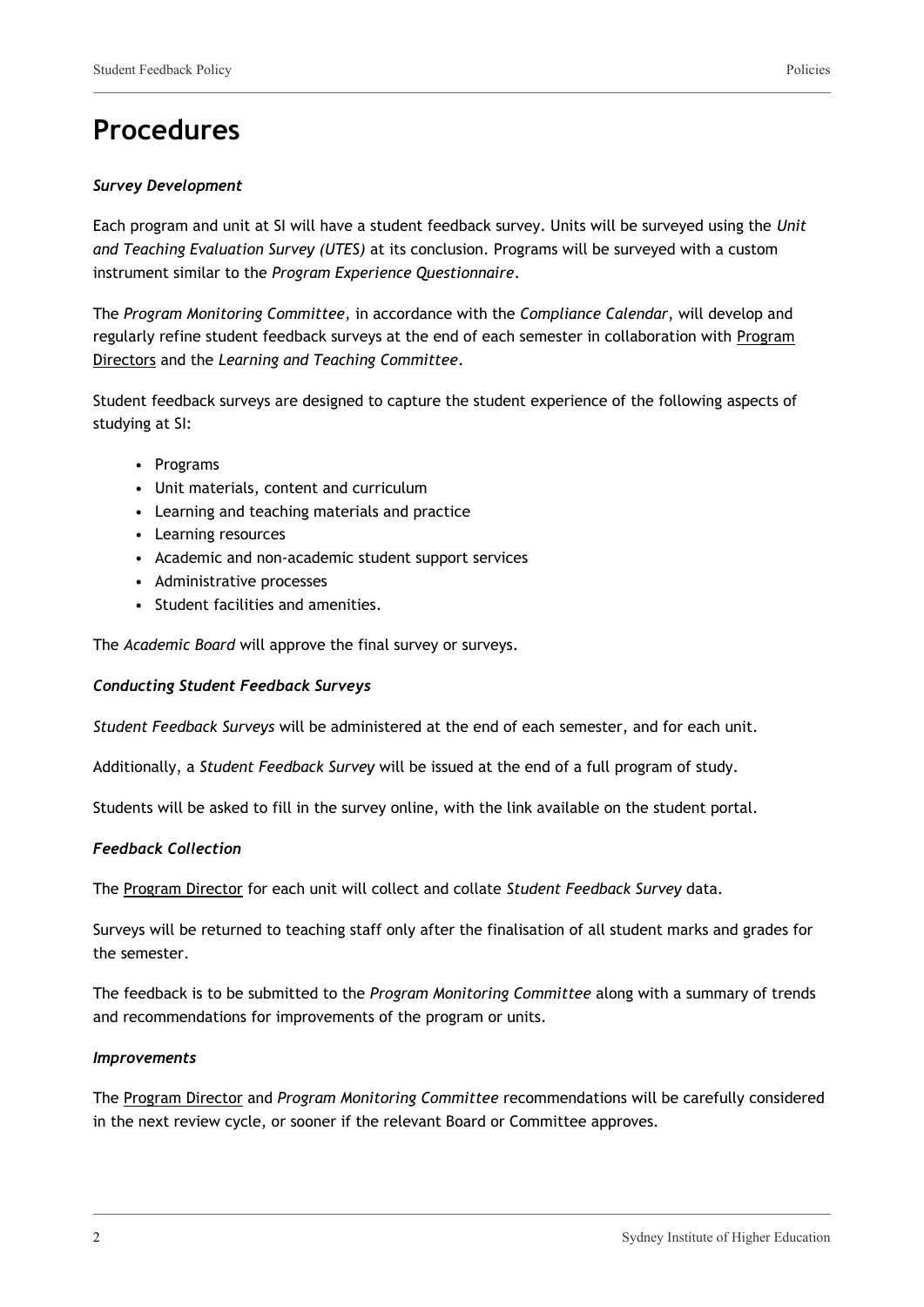### **Policy Implementation and Monitoring**

*Unit Feedback Surveys* will be implemented in line with the *Unit and Teaching Evaluation Methodology*.

The *Academic Board* delegates responsibility for the day-to-day implementation of this policy to the *Program Monitoring Committee*, Dean and Program Directors.

The *Academic Board* will review all periodic reports from relevant committees and staff members in line with the *Compliance Calendar*.

Additionally, the *Academic Board* will review all relevant student complaints, concerns raised by staff members, and instances of student or staff misconduct on an ongoing basis.

Based on these monitoring activities, the *Academic Board* will provide a report to the *Corporate Governance Board*, in line with the *Compliance Calendar*, and ensure that findings are taken into account in planning, quality assurance and improvement processes.

## **Definitions**

**Academic staff**: staff employed at SI in learning and teaching or research capacity.

**Corporate Governance Board**: the governing body responsible for oversight of all higher education operations, including the ongoing viability of the institution and the quality of its higher education delivery. The *Corporate Governance Board* guides Management and delegates responsibility for academic matters to the *Academic Board*.

**Program**: a sequenced program of units that a student enrols in and for which they receive a qualification upon graduation.

**Program Director**: the most senior academic staff member responsible for the delivery of a specific program at SI. The Program Director is responsible for the planning and development of a program, particularly subject curriculum information, and works in conjunction with other senior academic staff.

**Student Feedback Survey**: a survey completed by students at the end of each semester, used by SI to determine student satisfaction with regards to all learning and teaching processes.

### **Review schedule**

| <b>Version History</b> |                |                |                 |                   |
|------------------------|----------------|----------------|-----------------|-------------------|
| Version number:        | Approved by:   | Approval date: | Revision notes: | Next review date: |
|                        | Academic Board | 27/4/2018      |                 | 27/4/2021         |

This policy will be reviewed by the *Academic Board* every three years.